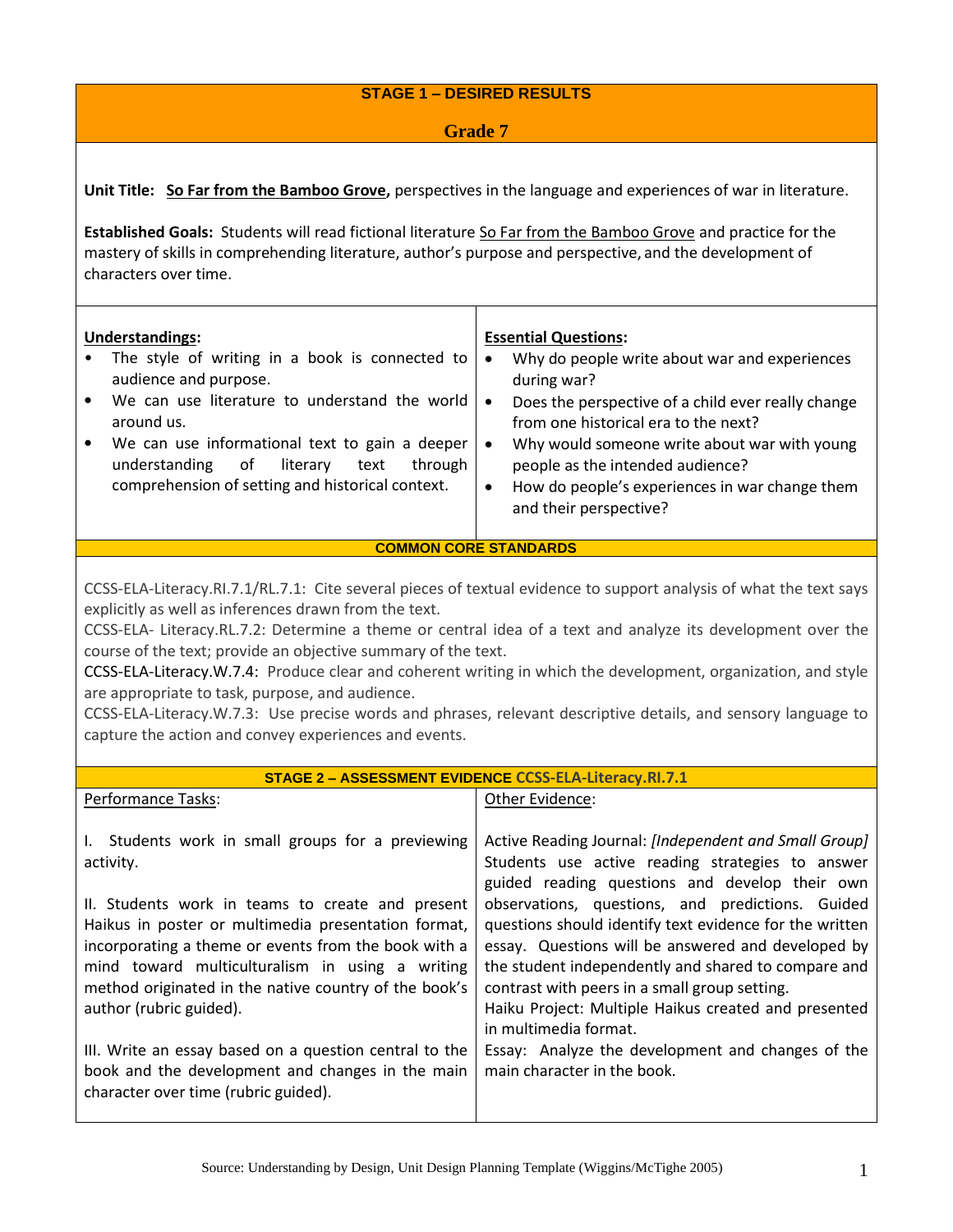#### **STAGE 3 – LEARNING PLAN**

#### Summary of Learning Activities

*Previewing:* (RI.7.1) *[Small Groups 3-4]* Students have an organizer with questions connected to the events, context, and history of the period in which the events in the book take place. Read and answer questions making predictions and activate prior knowledge on the context and time period of the book. Next, read a) informational article about the time period and related events and b) an article with biographical information about the author. Afterward, return to the questions and find text evidence from article to support and confirm their original answers or to correct original answers. Students will engage each other in sharing prior knowledge and in determining text evidence.

*Haiku Multimedia Presentation*: (W.7.3) *[Partners]* Students will collaborate and write two to four Haikus which have a basis in the theme or events contained in the book. Multimedia project for presentation to the class: teams may opt to create a poster, a book, or an electronic project. Focus will be on incorporating the theme or event/s in the book and using devices such as figurative language and enhancing their written work with graphics in a self-directed way which encourages creativity. Rubric guided.

*Essay*: (W.7.4, RL.7.1, RL.7.2) *[Independent and Partners]* Students will answer a writing prompt related to the development of the main character in the text. What changes do we see in the main character (author) of the book? Students will use essay writing conventions to develop a five paragraph essay using text evidence and support in their writing. Essays in various stages will undergo peer review and editing. Editing peer essays may help students see and understand strengths and weaknesses in their own writing. Following peer edits, students will make final edits and submit. Rubric guided.

#### Differentiation

- Consideration to team and group design for in-class work and project work for varied abilities within groupings and emphasize peer teaching.
- Struggling writers may benefit from a graphic organizer for brainstorming and organizing ideas and evidence for the essay.
- Advanced readers can respond to questions of greater complexity related to analyzing the development of other characters in the book.

#### Re-teaching Interventions

- Assist student in completing the graphic organizer for use in editing essay.
- In addition to peer review prior to final draft of essay, teacher provides editing with feedback.
- Provide student with page numbers of some examples of text evidence and model identification, use, and support of evidence.

### See Rubrics on Haiku writing and informative writing below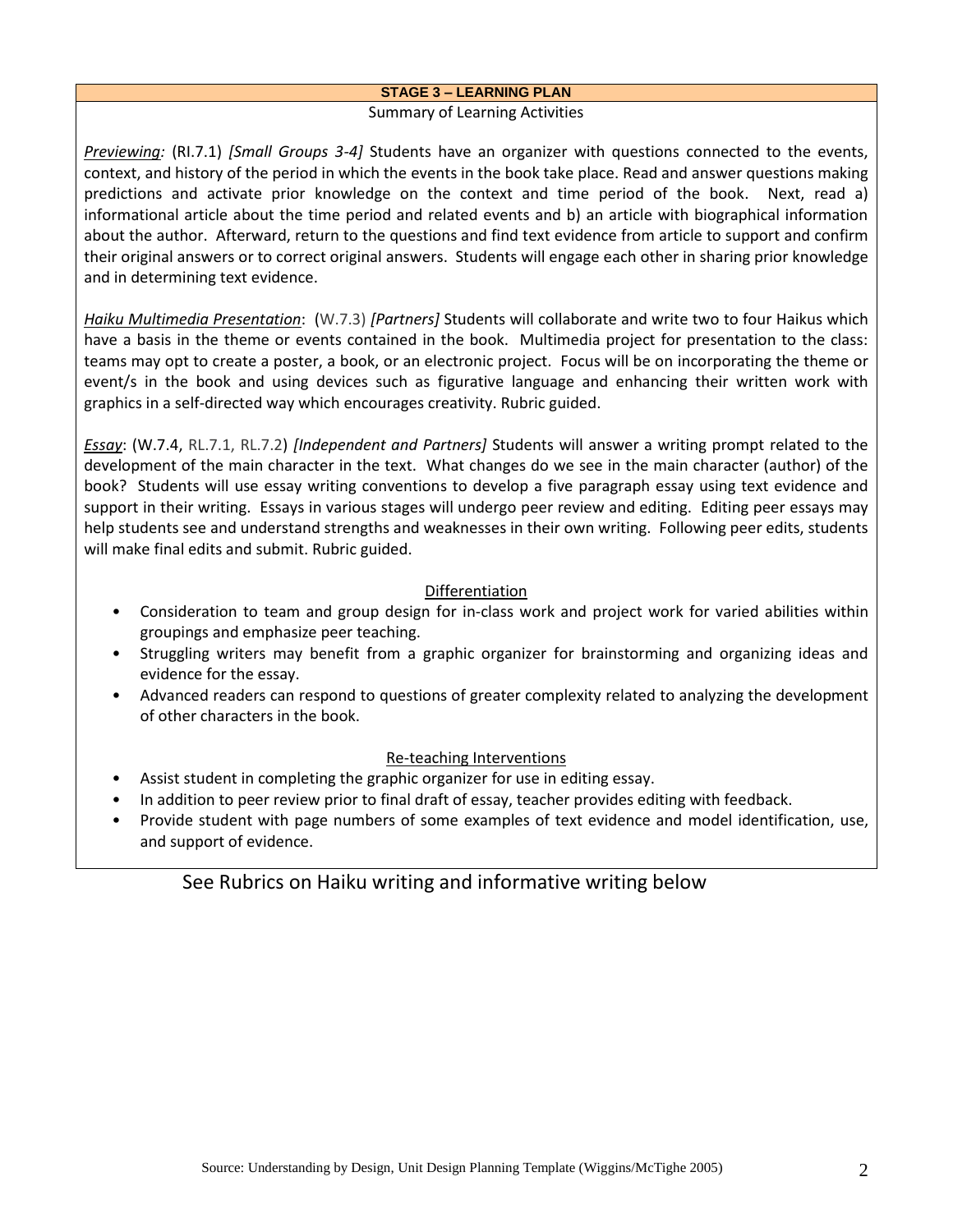# **Multimedia Project : MULTIMEDIA HIAKU PROJECT**

# Student Name: \_\_\_\_\_\_\_\_\_\_\_\_\_\_\_\_\_\_\_\_\_\_\_\_\_\_\_\_\_\_\_\_\_\_\_\_\_\_\_\_

| <b>CATEGORY</b>                                   | 4 EXCELLENT WORK                                                                                          | 3 VERY GOOD                                                                                                                      | 2 ACCEPTABLE                                                                                                                      | <b>1NEEDS IMPROVEMENT</b>                                                                                                  |
|---------------------------------------------------|-----------------------------------------------------------------------------------------------------------|----------------------------------------------------------------------------------------------------------------------------------|-----------------------------------------------------------------------------------------------------------------------------------|----------------------------------------------------------------------------------------------------------------------------|
| <b>HAIKU STRUCTURE</b>                            | 3 haikus with no<br>errors in syllable<br>structure and.                                                  | 2-3 haikus with few<br>errors in syllable<br>structure.                                                                          | 1-2 haikus with 1<br>or more errors in<br>syllable structure.                                                                     | 1 haiku (or more) which<br>contain multiple errors<br>in syllable structure.                                               |
|                                                   |                                                                                                           |                                                                                                                                  |                                                                                                                                   |                                                                                                                            |
| <b>HAIKU CONTENT</b>                              | All haikus are<br>connected to the<br>theme or events of<br>the book in a clear<br>and meaningful<br>way. | The haikus are<br>generally<br>connected to the<br>theme or events of<br>the book in a<br>generally clear and<br>meaningful way. | Some of the haikus<br>are connected to a<br>theme or events in<br>the book but some<br>are not                                    | Haikus are not<br>connected to a theme<br>or events in the book.                                                           |
| <b>PRESENTATION</b>                               | Well-rehearsed<br>with smooth<br>delivery that holds<br>audience attention.                               | Rehearsed with<br>fairly smooth<br>delivery that holds<br>audience attention<br>most of the time.                                | Delivery not<br>smooth, but able<br>to maintain<br>interest of the<br>audience most of<br>the time.                               | Delivery not smooth<br>and audience attention<br>often lost.                                                               |
| <b>GRAPHICS AND</b><br><b>CREATIVITY</b>          | Makes excellent use<br>of font, color,<br>graphics, effects,<br>etc. to enhance the<br>presentation.      | Makes good use of<br>font, color,<br>graphics, effects,<br>etc. to enhance to<br>presentation.                                   | Makes use of font,<br>color, graphics,<br>effects, etc. but<br>occasionally these<br>detract from the<br>presentation<br>content. | Use of font, color,<br>graphics, effects etc.<br>but these often distract<br>from the presentation<br>content.             |
| <b>GRAMMAR-</b><br>SPELLING-<br><b>PUNCTUATON</b> | No misspellings or<br>grammatical errors.                                                                 | Three or fewer<br>misspellings and/or<br>mechanical errors.                                                                      | Four or more<br>misspellings and/or<br>grammatical<br>errors.                                                                     | More than 4 errors in<br>spelling or grammar<br>and sentence structure<br>errors which make it<br>difficult to understand. |